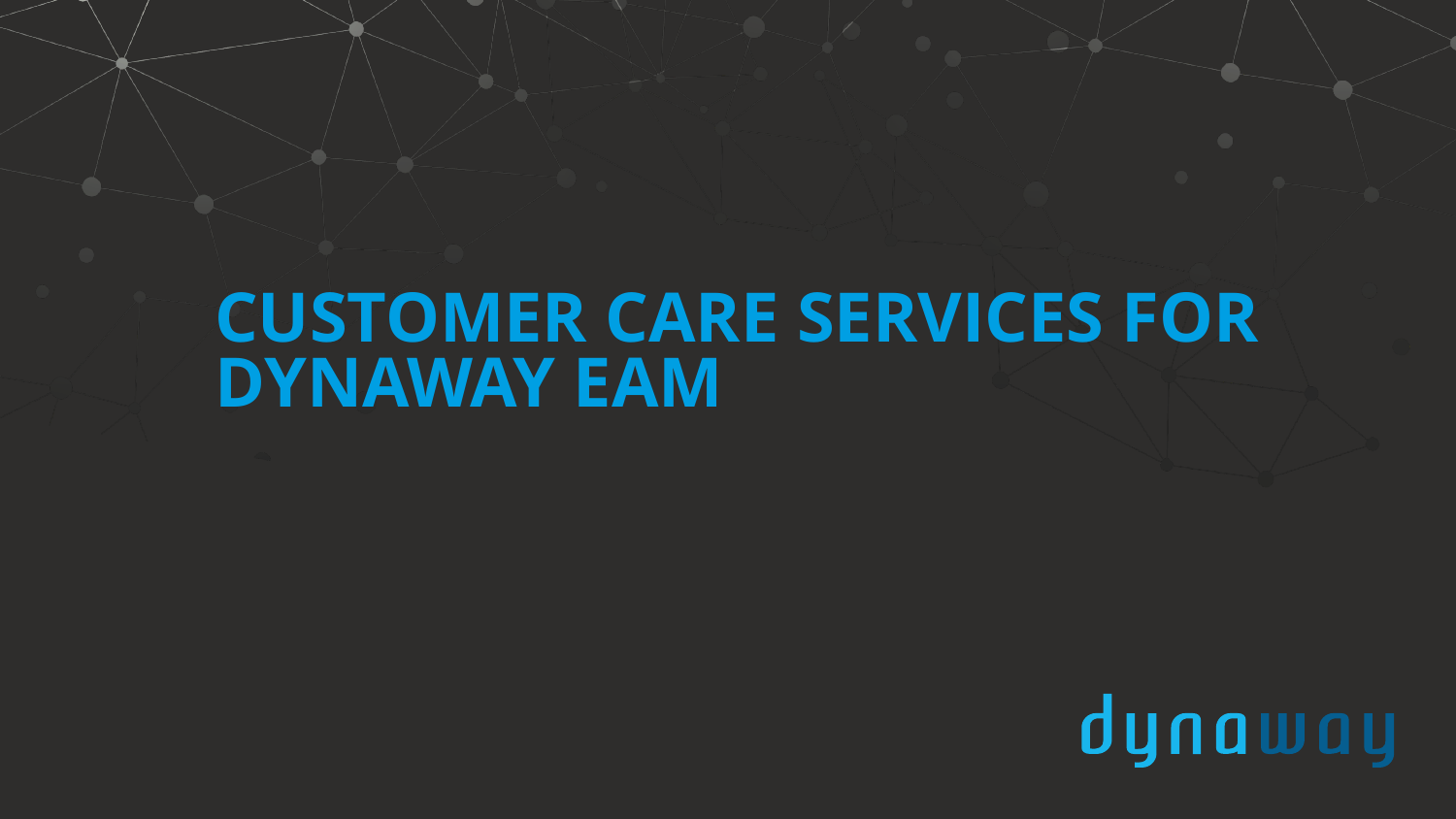# **About Dynaway**

#### • **Focused exclusively on Dynamics AX since 2000**

- Enterprise Asset Management (EAM/MRO/CMMS)
- Customer base approximately 7 times larger than the second largest player in AX/EAM space
- The first EAM/CMMS ISV to be approved by Microsoft on AppSource

#### • **Part of EG**

- EG is European based and has 1,900 employees
- Approximately 1,000 focused on Dynamics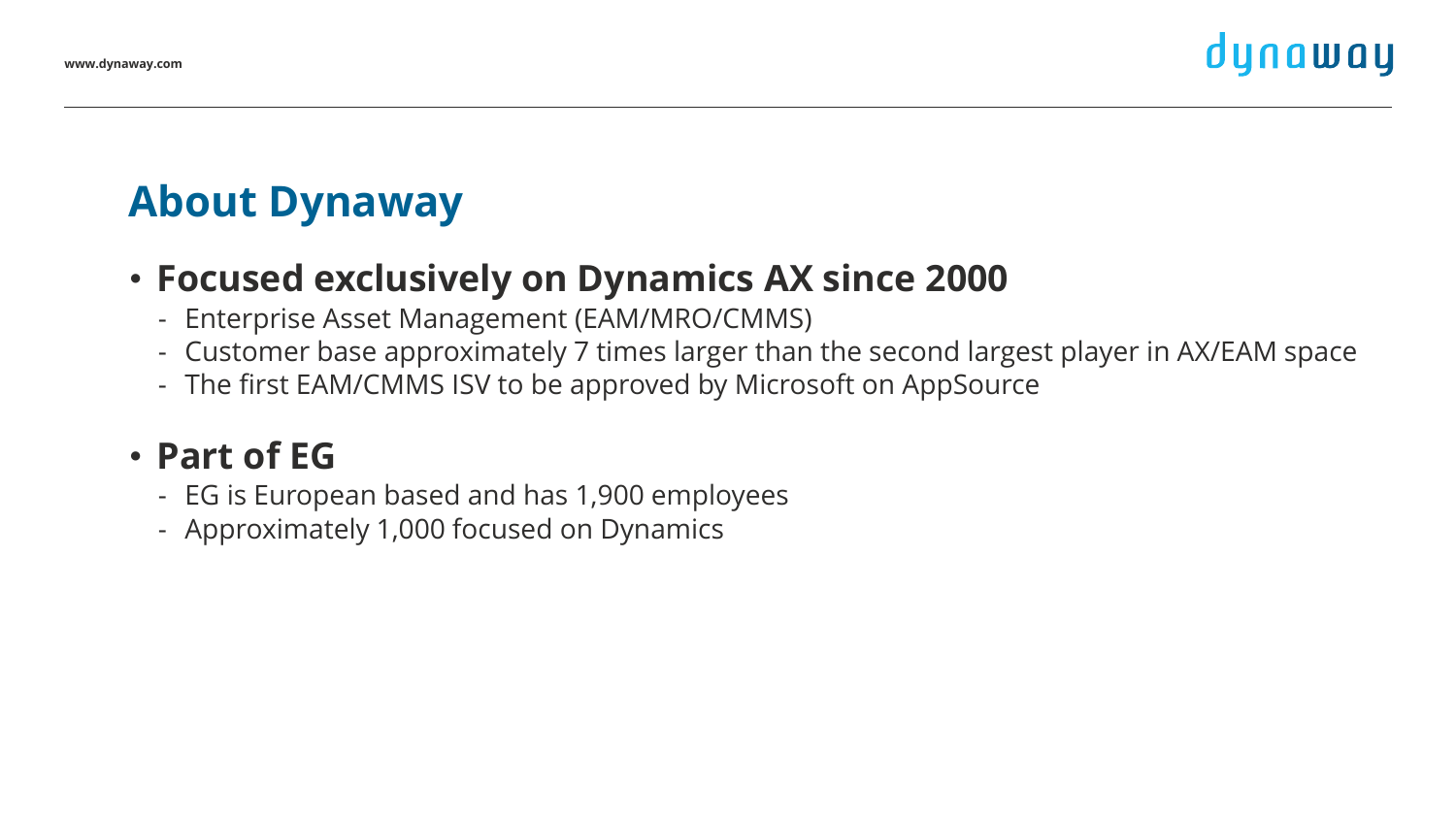

# **WHAT ARE DYNAWAY CUSTOMER CARE SERVICES? …AND WHAT VALUE DO THEY OFFER YOUR BUSINESS?**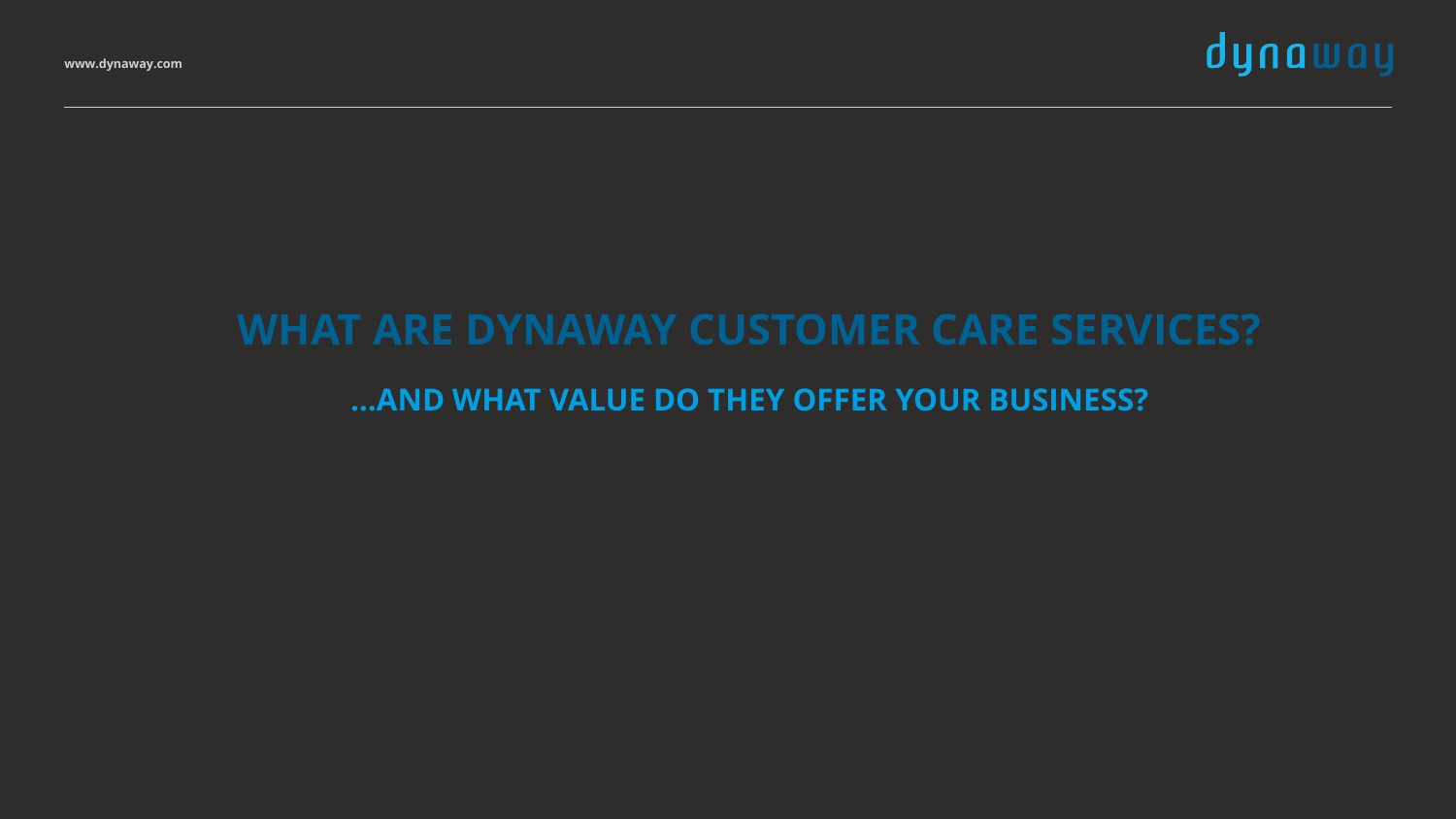### **Customer Care Services**

#### **Typical Challenges for Our Customers**

 $+$ Ensuring stable IT-operations and enabling time for innovation



#### Transforming technology into valuable business solutions

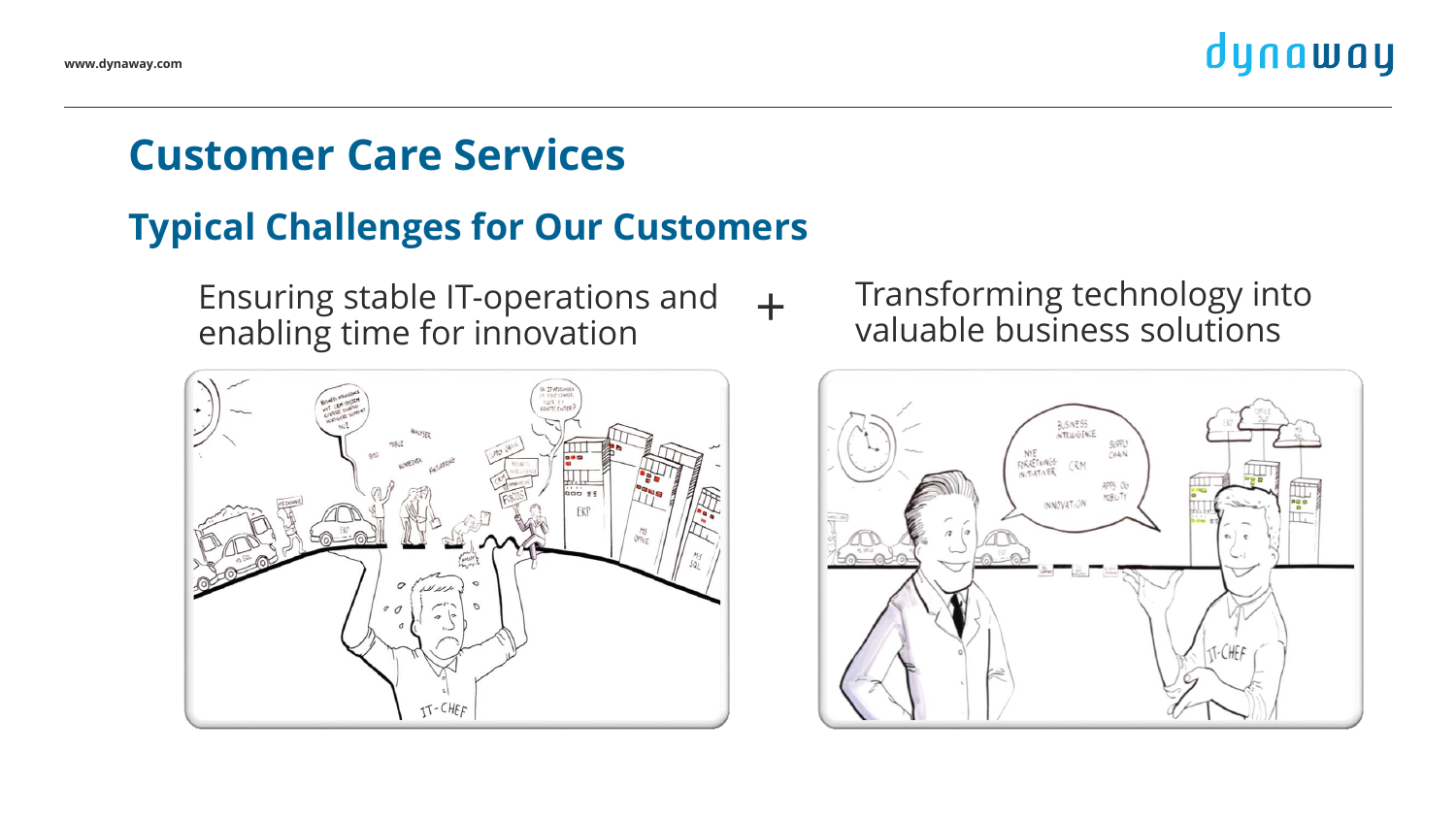

## **BENEFITS OF CUSTOMER CARE SERVICES**

- **Fast and efficient support**
- **Guaranteed access to Dynaway EAM consultants and specialists**
- **Proactive delivery of relevant Microsoft notifications with Dynaway recommendations**
- **Governance of Dynaway EAM updates**
- **Service Delivery Mangement**
- **Accelerated adoption and productive use of Dynaway EAM**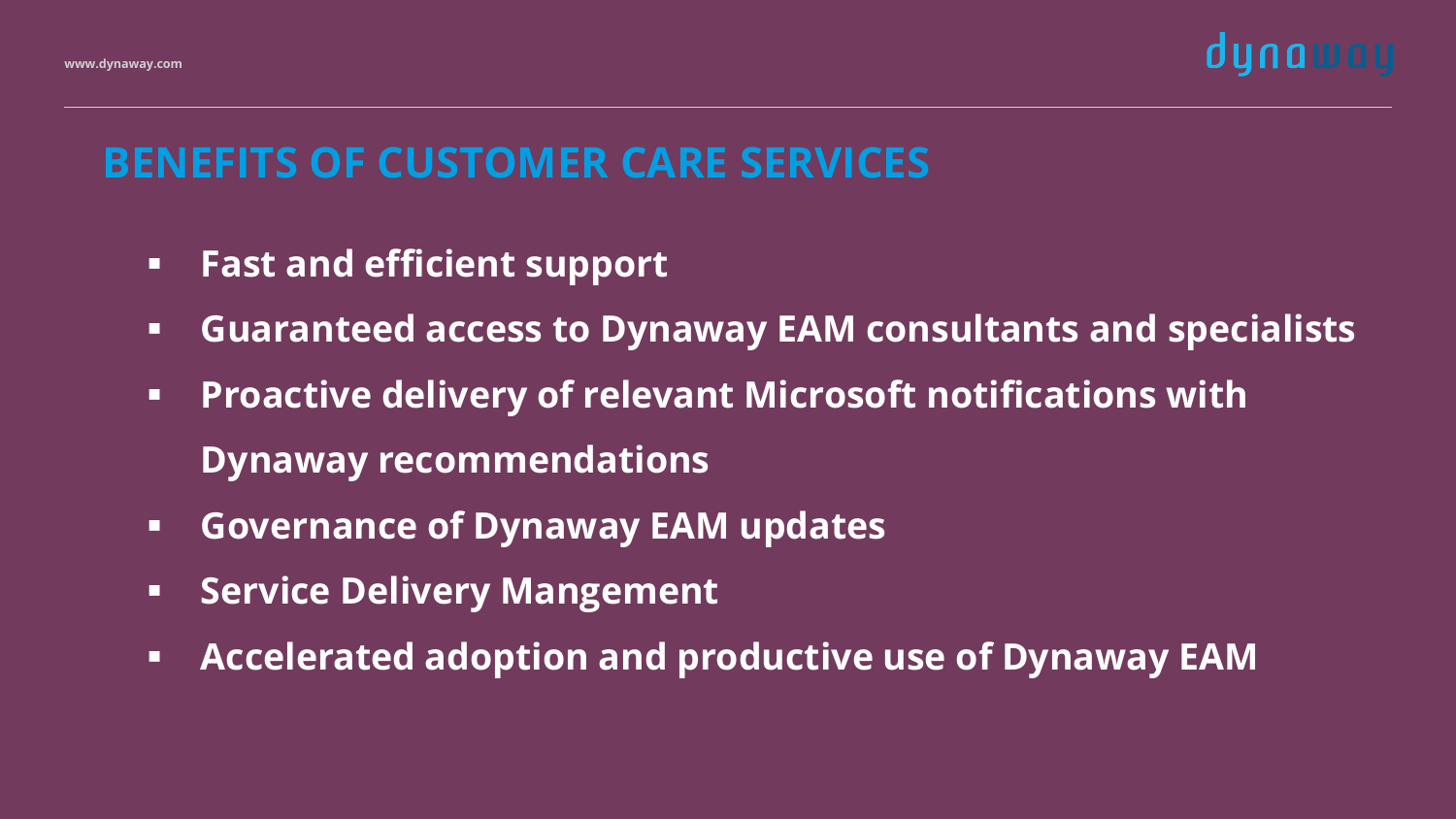

- **More time to focus on your core business**
- **Build and maintain EAM competencies**
- **Ensure that both Dynaway EAM and users are running at full speed**
- **We keep you informed, and help you plan ahead – so you can focus on what you do best**
- **No worries about unexpected bills**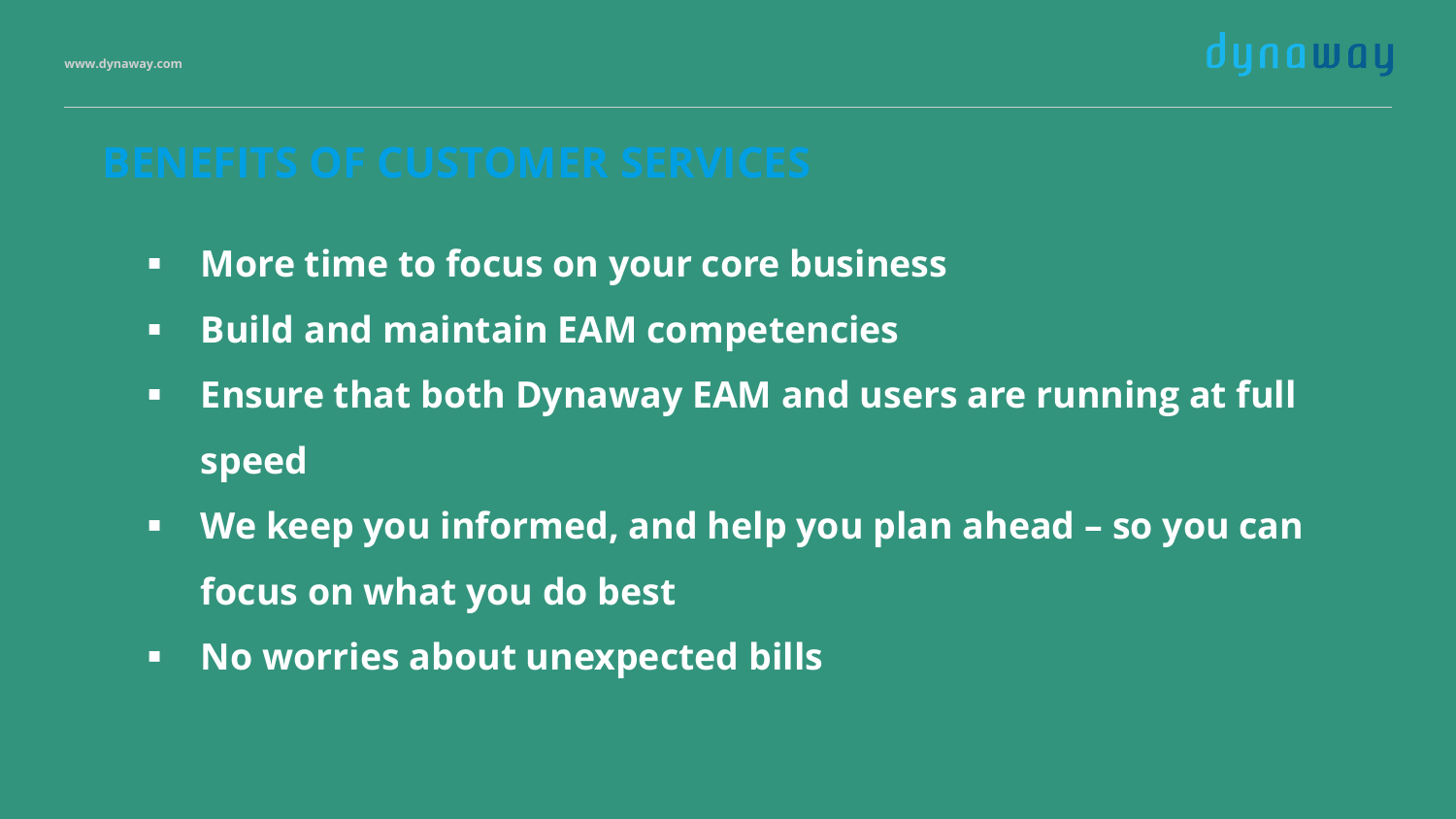

### **CUSTOMER CARE SERVICES FOR DYNAWAY EAM**

#### **A portfolio of standardized service offerings that are optimized for Dynaway EAM.**

### **Available in three tiered plans and flexible to meet your specific needs.**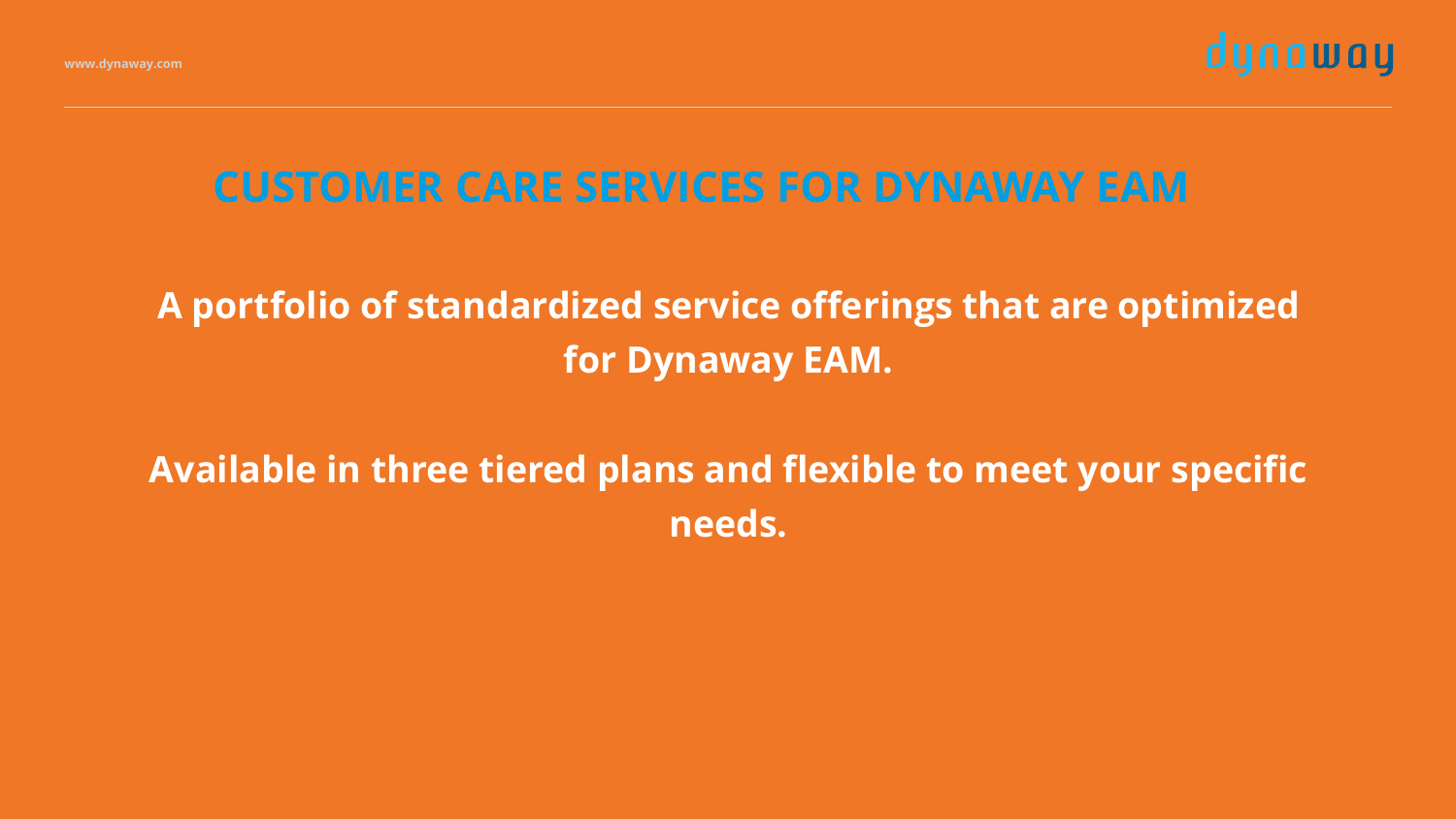#### **Customer Care Services and Plans**

|                                     | <b>Silver</b>        | <b>Gold</b>          | <b>Platinum</b> |
|-------------------------------------|----------------------|----------------------|-----------------|
| <b>Service Desk</b>                 |                      |                      |                 |
| Service Desk Portal                 | $\sqrt{}$            | $\sqrt{}$            | $\checkmark$    |
| Service Desk via E-mail             | $\blacktriangledown$ | $\blacktriangledown$ | $\checkmark$    |
| Service Desk via Phone              |                      | $\sqrt{}$            | $\checkmark$    |
| Service Desk Usage Report           |                      | $\sqrt{}$            | $\checkmark$    |
| Service Desk Usage Analysis         |                      |                      | $\checkmark$    |
| <b>Service Levels</b>               |                      |                      |                 |
| Service Level Agreement (SLA)       | 48 hours             | 36 hours             | 24 hours        |
| <b>Service Delivery Management</b>  |                      |                      |                 |
| Service Delivery Manager            | Named                | Named                | Named           |
| <b>Service Reporting</b>            |                      | $\checkmark$         | $\checkmark$    |
| <b>Support</b>                      |                      |                      |                 |
| <b>Access to Senior Consultants</b> |                      |                      |                 |
| Access to Specialists               |                      |                      |                 |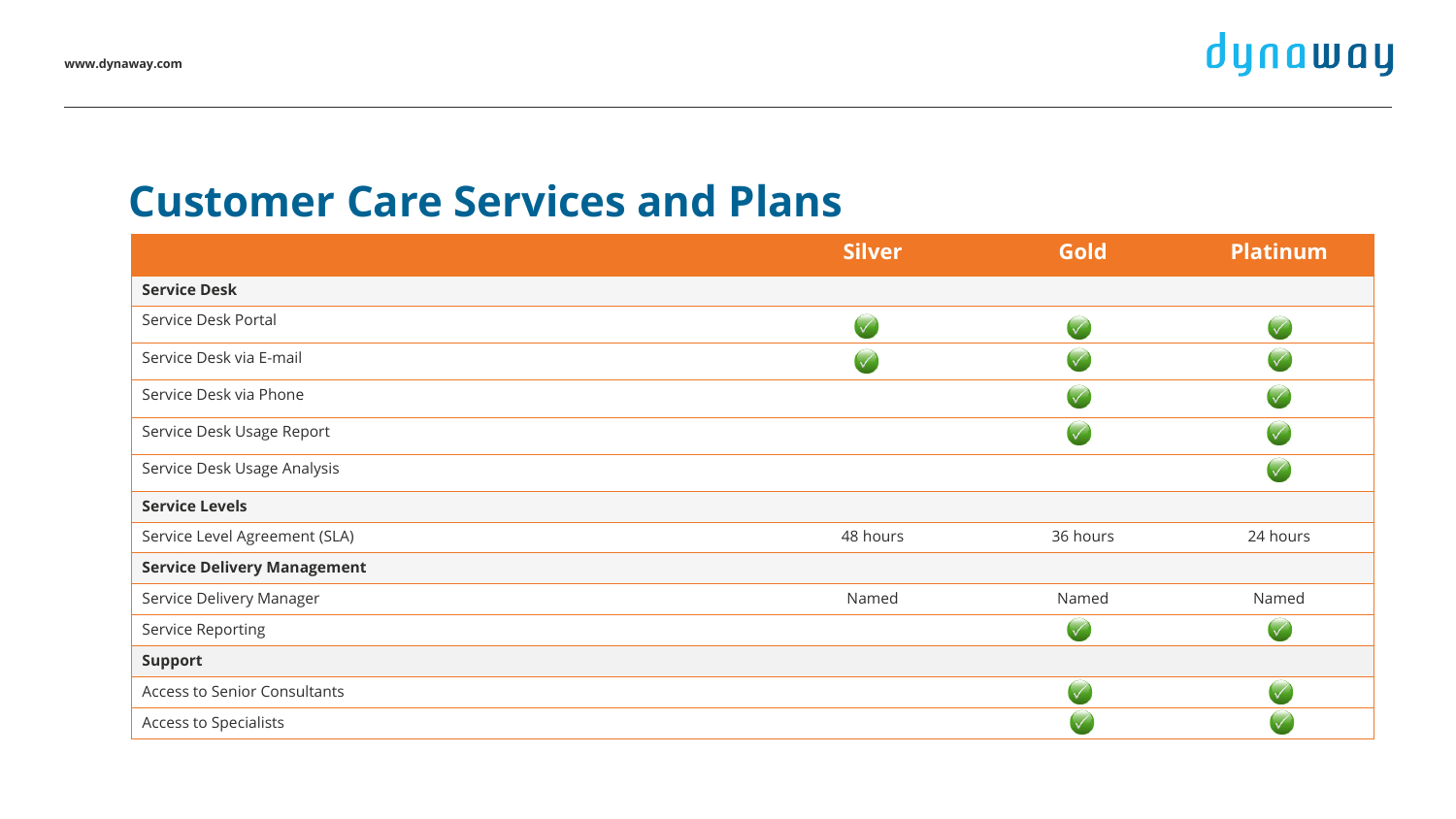#### **Customer Care Services and Plans**

|                                         | <b>Silver</b> | Gold                 | <b>Platinum</b> |
|-----------------------------------------|---------------|----------------------|-----------------|
| <b>Support</b>                          |               |                      |                 |
| Service Requests                        | $\sqrt{}$     | $\blacktriangledown$ |                 |
| Feature Requests                        | $\checkmark$  |                      |                 |
| Super User Support                      |               | $\sqrt{}$            |                 |
| Incident Workarounds                    |               | $\checkmark$         |                 |
| <b>Customer Specific Customizations</b> |               | $\mathcal{A}$        |                 |
| Governance and Support of Updates       |               |                      |                 |
| <b>Customer Care</b>                    |               |                      |                 |
| <b>Online Service Review Meetings</b>   | $\sqrt{}$     | $\checkmark$         |                 |
| Online Access to Dynaway Product Portal | $\sqrt{}$     | $\checkmark$         |                 |
| Membership of User Group (Dynaway)      |               | $\checkmark$         |                 |
| Change Management                       |               |                      |                 |
| Strategic Roadmap Advisory (On-Site)    |               |                      |                 |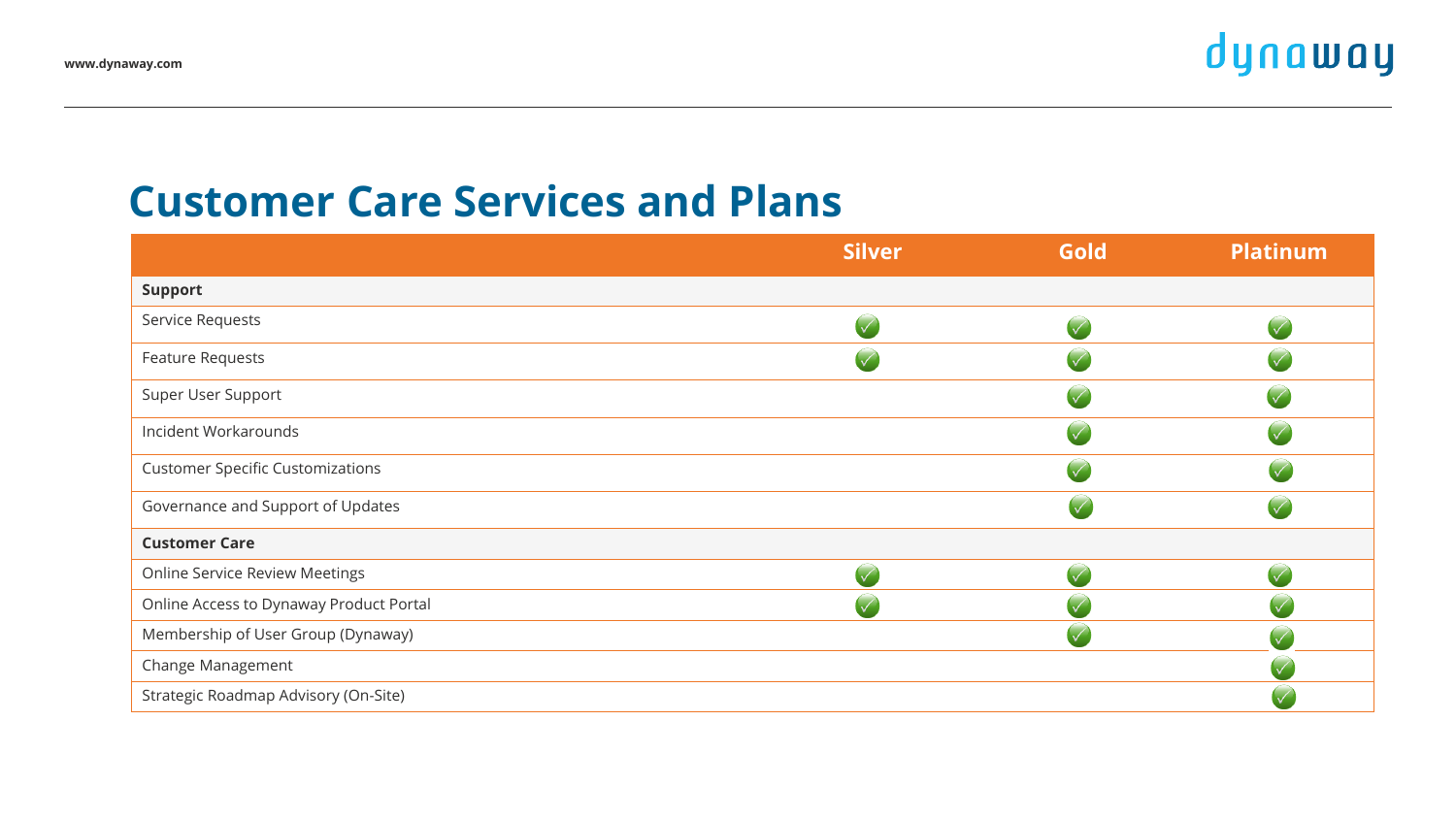#### **Customer Care Services and Plans**

|                                               | <b>Silver</b> | <b>Gold</b>             | <b>Platinum</b> |
|-----------------------------------------------|---------------|-------------------------|-----------------|
| <b>Technical Assistance</b>                   |               |                         |                 |
| Platform and Application Notifications (EAM)  |               | $\overline{\vee}$       |                 |
| Configuration Audit                           |               | $\mathbf \cdot$         |                 |
| Troubleshooting in Pre-Production Environment |               | $\overline{\vee}$       |                 |
| Bug Fix of Errors (latest version)            |               | $\overline{\mathsf{v}}$ |                 |
| Bug Fix of Errors                             |               |                         |                 |
| Sanity Check                                  |               |                         |                 |
| Performance Analysis                          |               |                         |                 |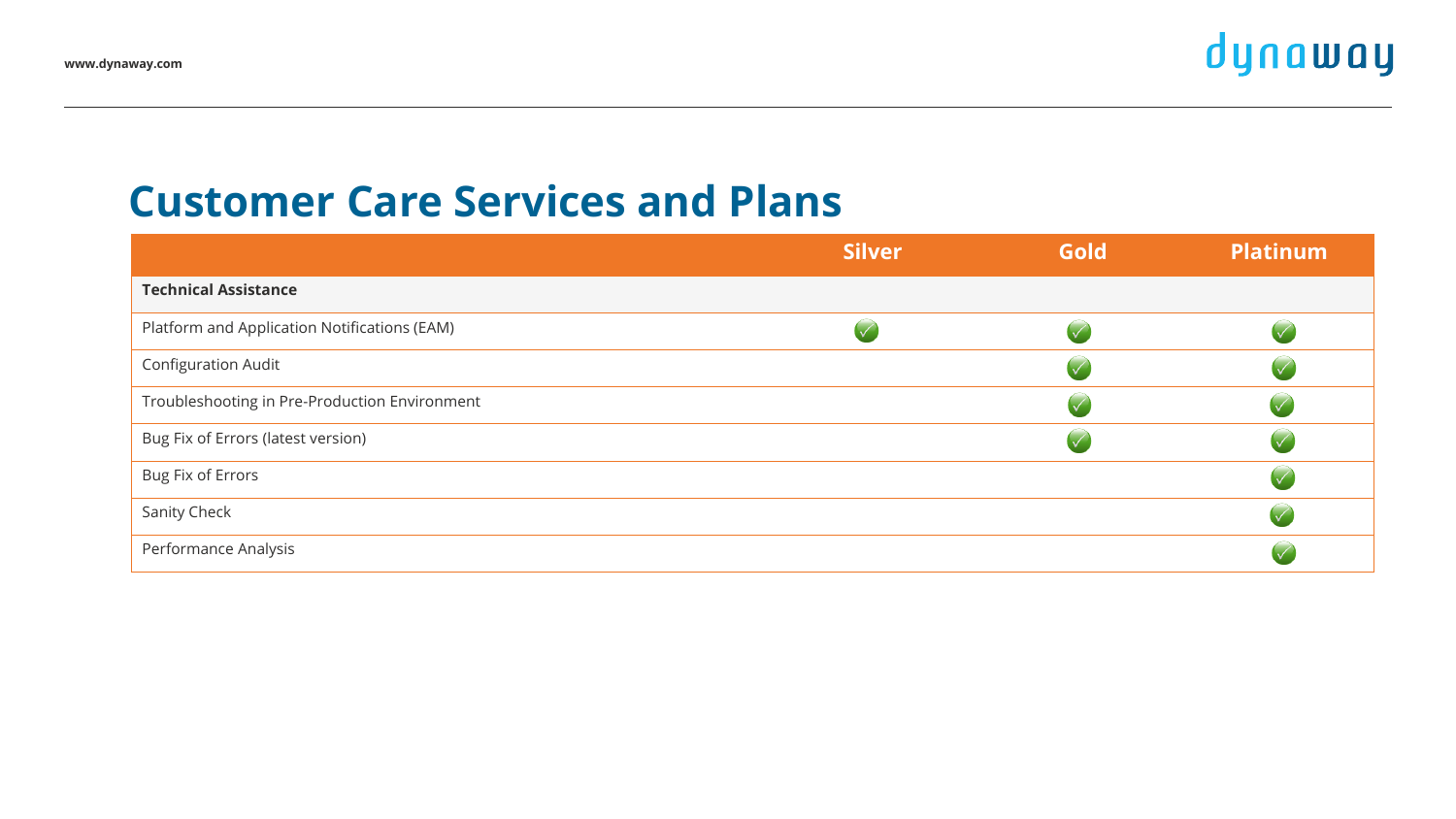# **Fit for purpose**



Customer Care Plans for Dynaway EAM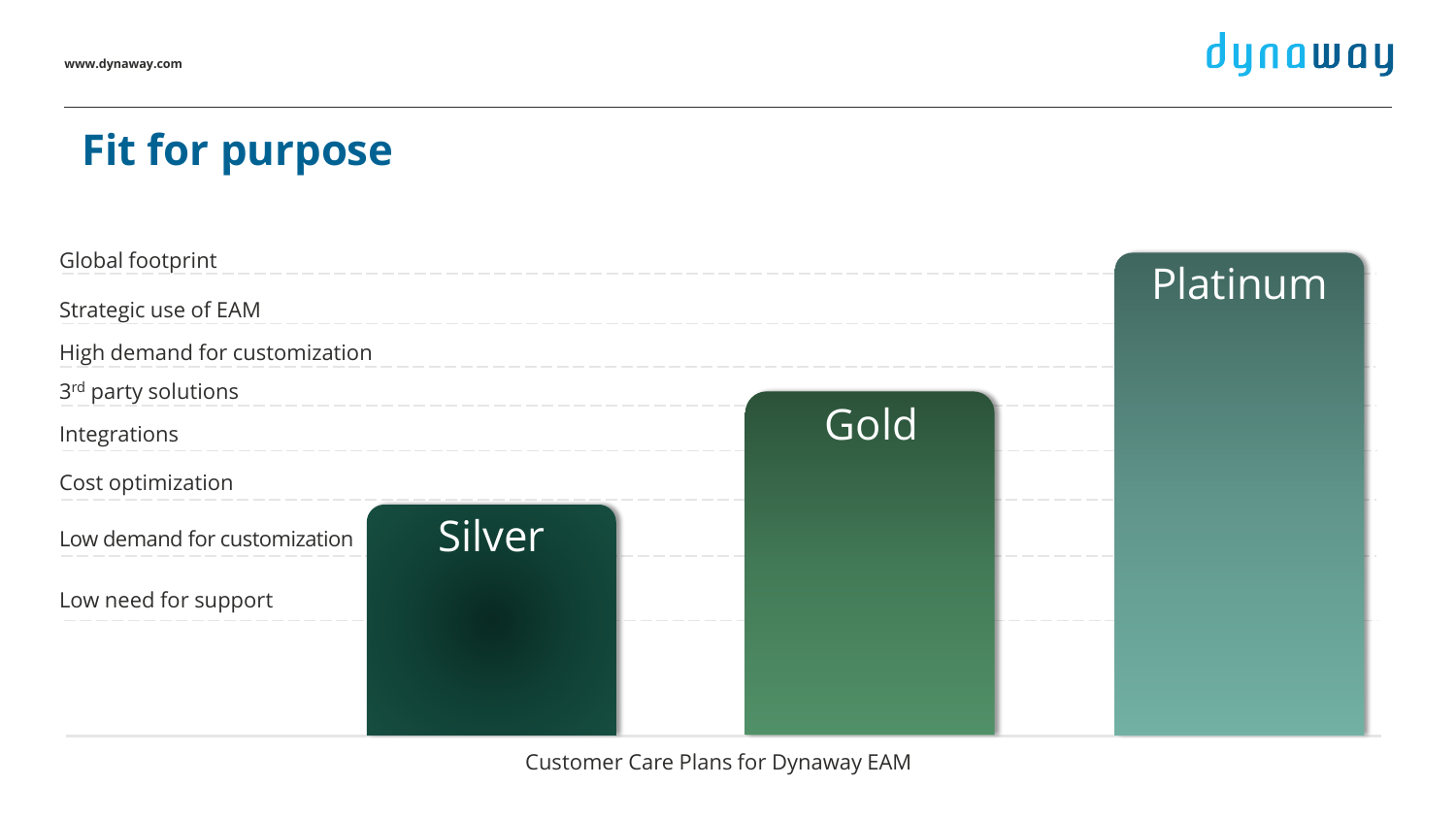|                                                                                                             |                                              |                                                                                                        | <b>SILVER PLAN</b>                                                 |                                                                        |                                                              |
|-------------------------------------------------------------------------------------------------------------|----------------------------------------------|--------------------------------------------------------------------------------------------------------|--------------------------------------------------------------------|------------------------------------------------------------------------|--------------------------------------------------------------|
| <b>Service Desk</b>                                                                                         | <b>Support</b>                               | <b>Product Portal</b>                                                                                  | <b>Service Requests</b>                                            | <b>Platform and</b><br><b>Application</b><br><b>Notifications</b>      | <b>Service Review</b><br><b>Meetings</b>                     |
| $\frac{1}{2}$                                                                                               | -----                                        | -----                                                                                                  | -----                                                              | -----                                                                  | -----                                                        |
| Use Dynaway Service<br>Desk for EAM<br>incidents, problems,<br>questions, support,<br>and service requests. | Get full Dynaway EAM<br>Application Support. | Get online access to<br>complete and<br>updated product<br>guidelines and<br>product<br>documentation. | File Service Requests<br>for advice,<br>information or<br>service. | Receive<br>recommendations<br>and advise of platform<br>notifications. | Participate in regular<br>online Service Review<br>Meetings. |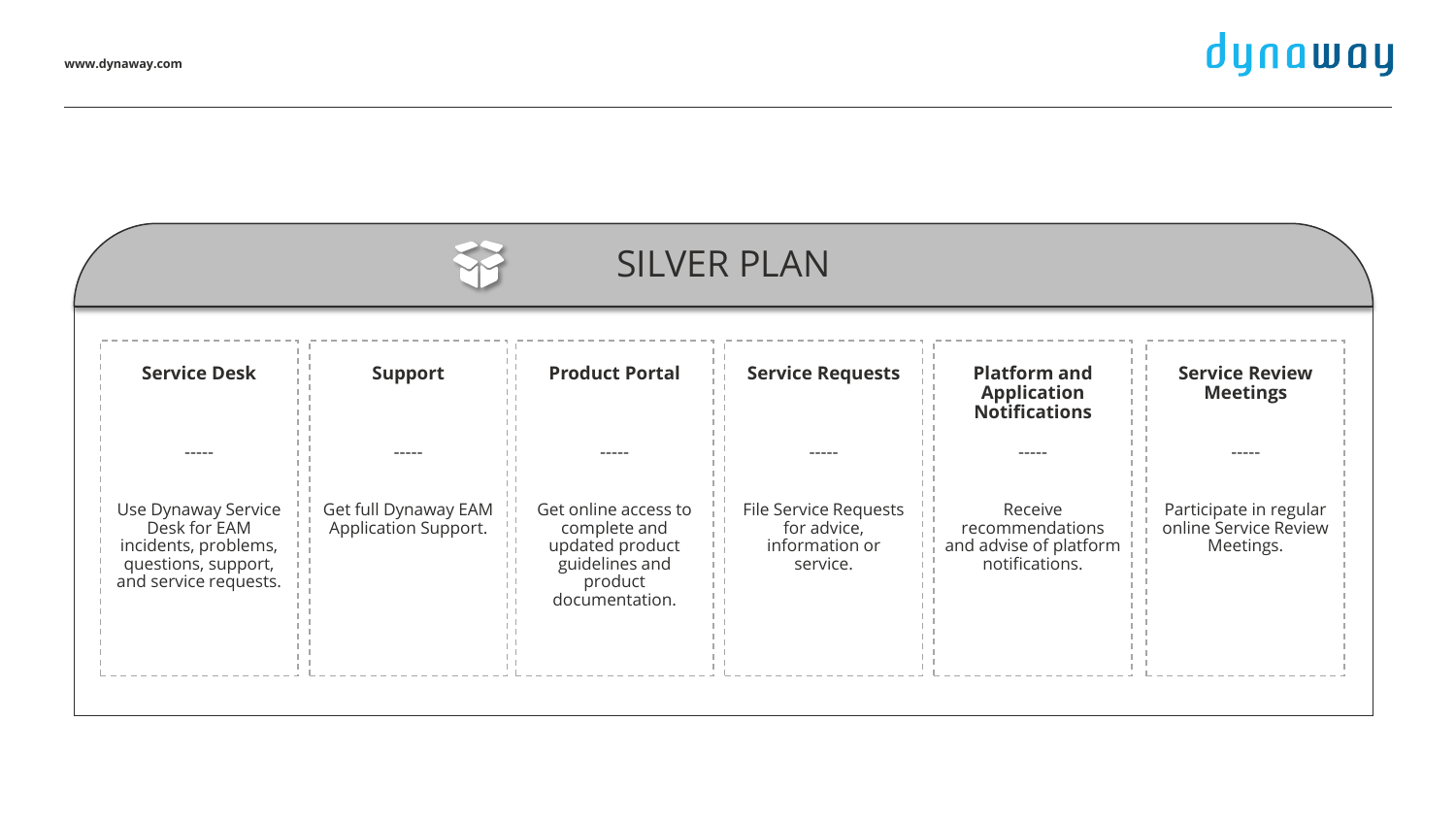|                                                                               |                                                                    | <b>GOLD PLAN</b>                     |                                                                   |                                                                                      |                                                              |
|-------------------------------------------------------------------------------|--------------------------------------------------------------------|--------------------------------------|-------------------------------------------------------------------|--------------------------------------------------------------------------------------|--------------------------------------------------------------|
| <b>Service Desk Usage</b><br><b>Reports</b>                                   | <b>Super User</b><br><b>Support</b>                                | <b>Feature Requests</b>              | <b>Incident</b><br><b>Workarounds</b>                             | <b>Support of</b><br><b>Customizations</b>                                           | <b>Governance and</b><br><b>Support of</b><br><b>Updates</b> |
| -----                                                                         | -----                                                              | -----                                | -----                                                             | -----                                                                                | -----                                                        |
| Get reports on the<br>usage and<br>performance of<br>Dynaway Service<br>Desk. | Get Super User<br>support before,<br>during and after go-<br>live. | Request features for<br>Dynaway EAM. | Reduce or eliminate<br>the impact of an<br>incident or a problem. | Get full support of<br>EAM application<br>customizations<br>developed by<br>Dynaway. | Extend your<br>organizational EAM<br>capabilities.           |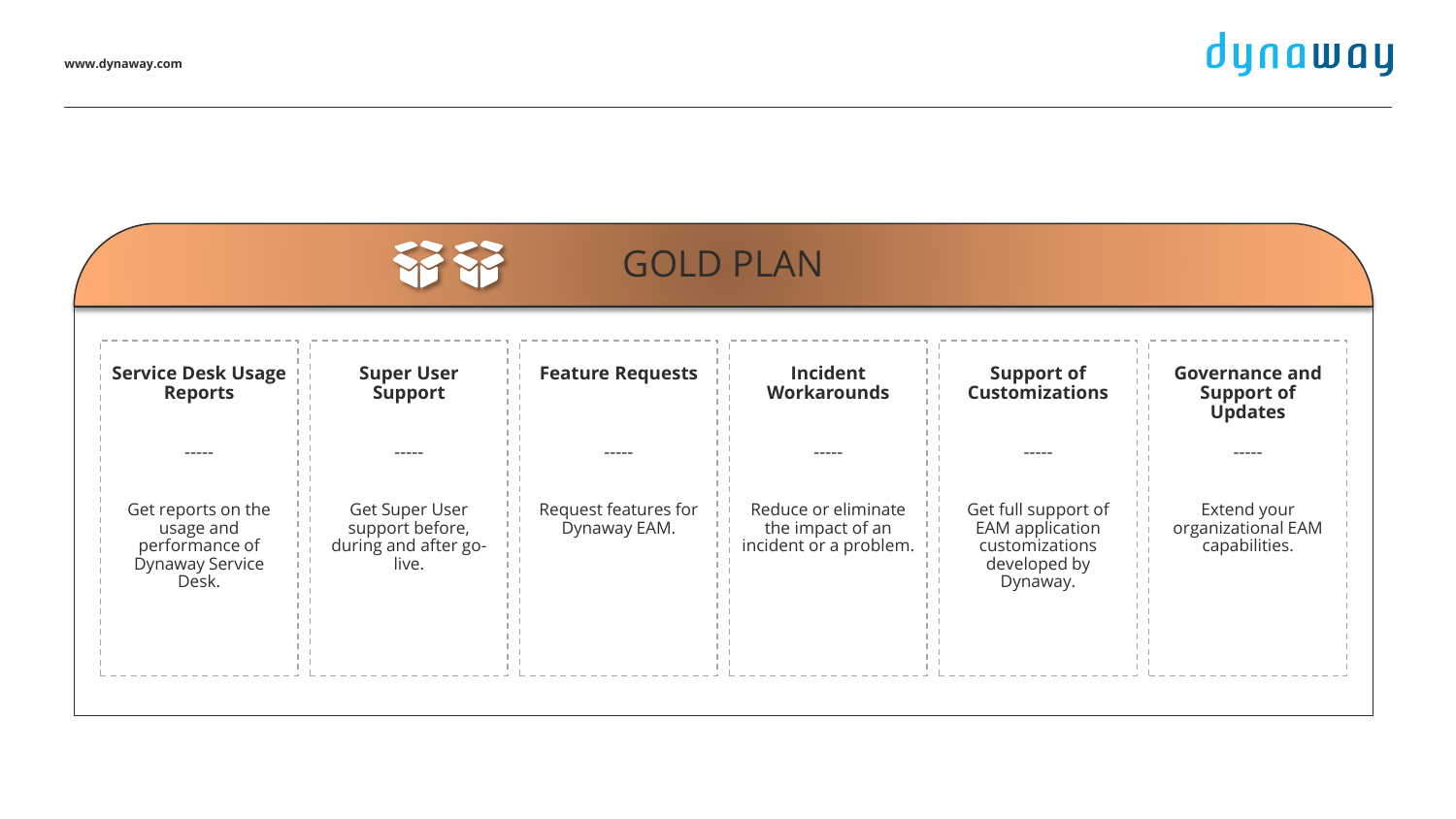|                                              |                                                                               |                                                      | <b>GOLD PLAN</b>                                                       |                                                     |                                                                           |
|----------------------------------------------|-------------------------------------------------------------------------------|------------------------------------------------------|------------------------------------------------------------------------|-----------------------------------------------------|---------------------------------------------------------------------------|
| <b>Membership of</b><br><b>User Group</b>    | <b>Configuration Audit</b>                                                    | <b>Troubleshooting</b>                               | <b>Installation</b>                                                    | <b>Bug Fix</b><br>(latest version)                  | Change<br><b>Management</b>                                               |
| -----<br>Maximize the use of<br>Dynaway EAM. | -----<br>Ensure correct and<br>consistent<br>configuration of<br>Dynaway EAM. | Identify issues and<br>relevance of user<br>actions. | -----<br>Get support in<br>relation to installation<br>og Dynaway EAM. | -----<br>Request corrections of<br>critical errors. | -----<br>Get support in<br>managing changes<br>related to Dynaway<br>EAM. |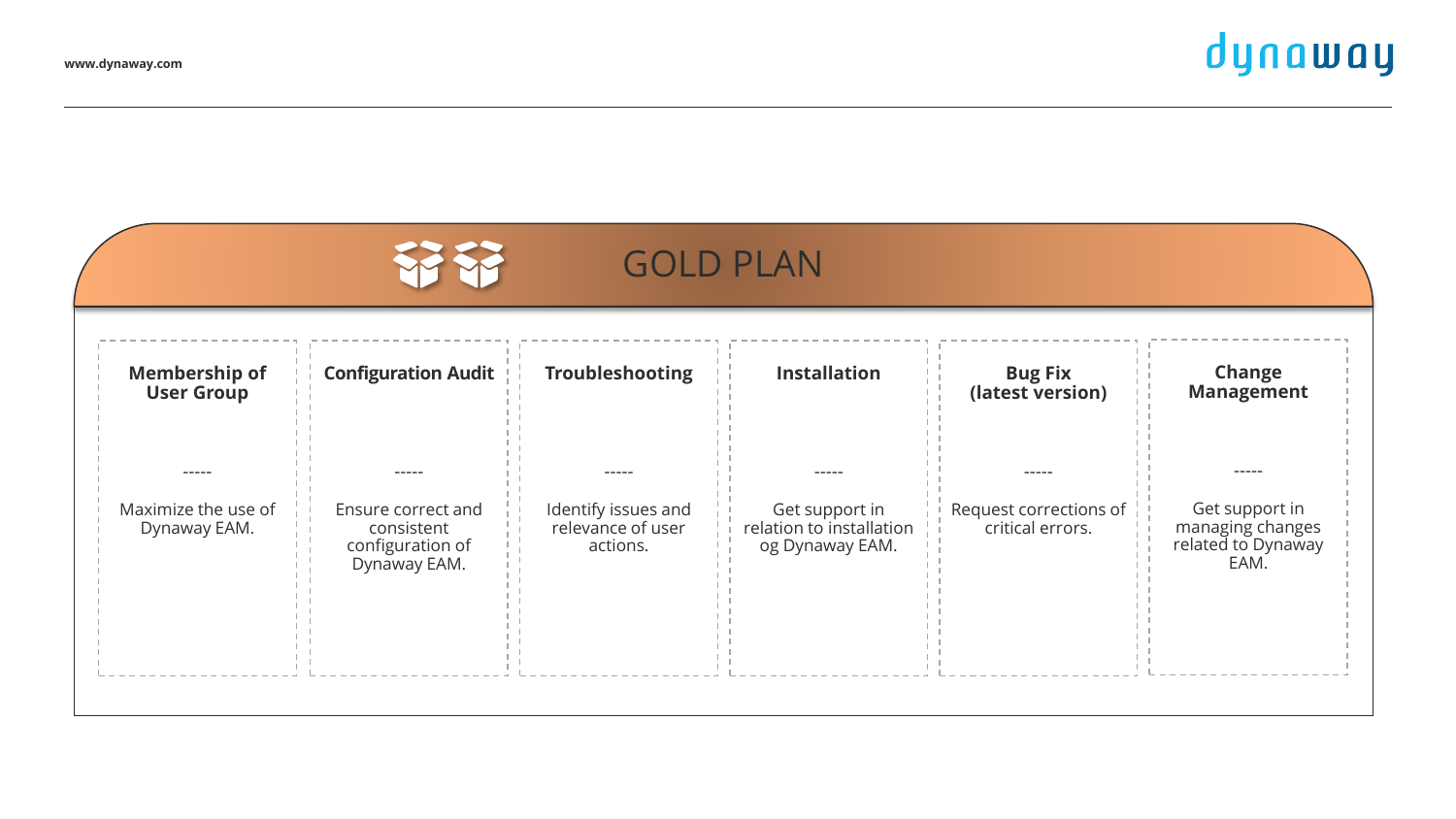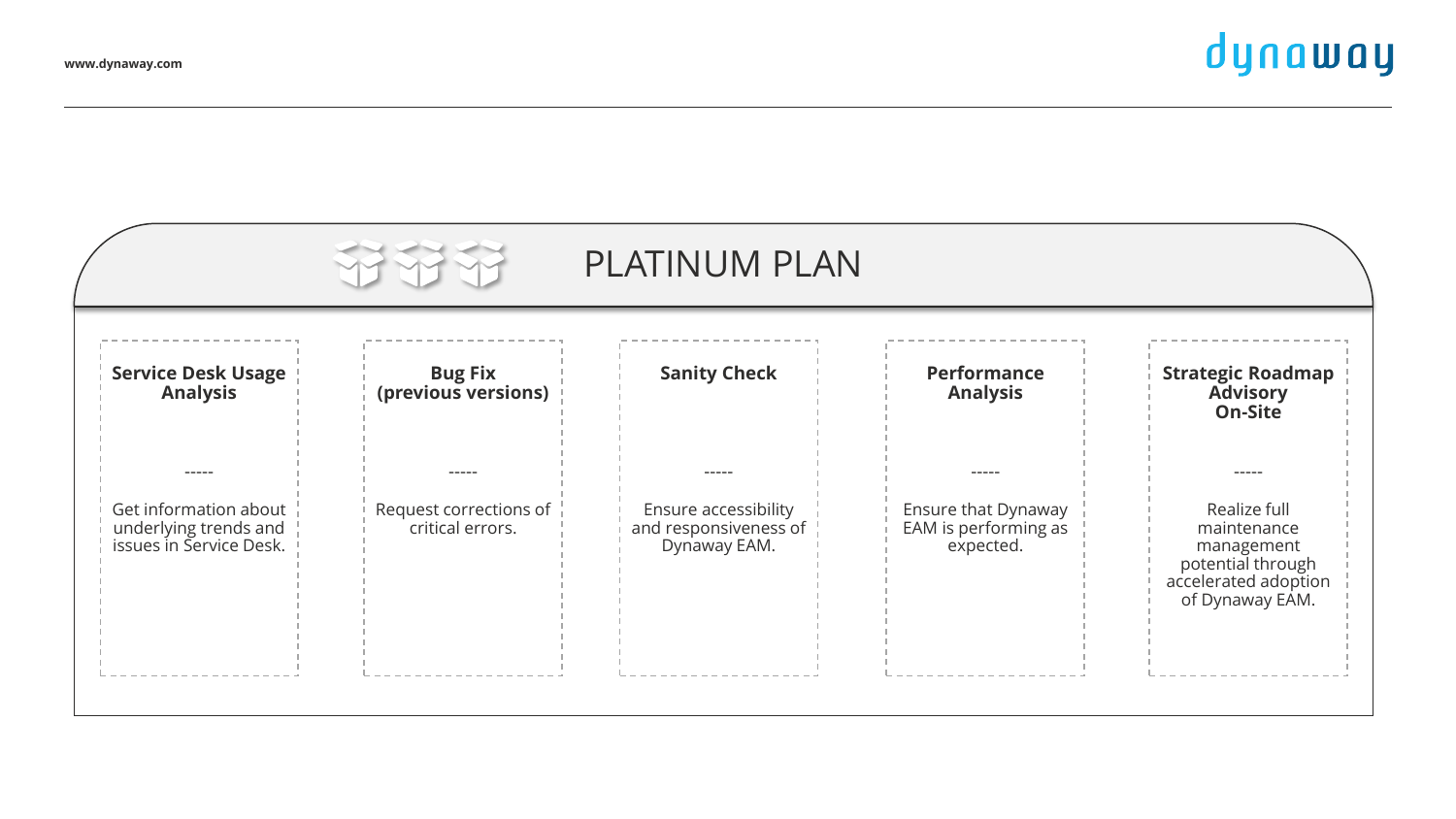

# **PRICING**

#### **…AND PERSPECTIVES**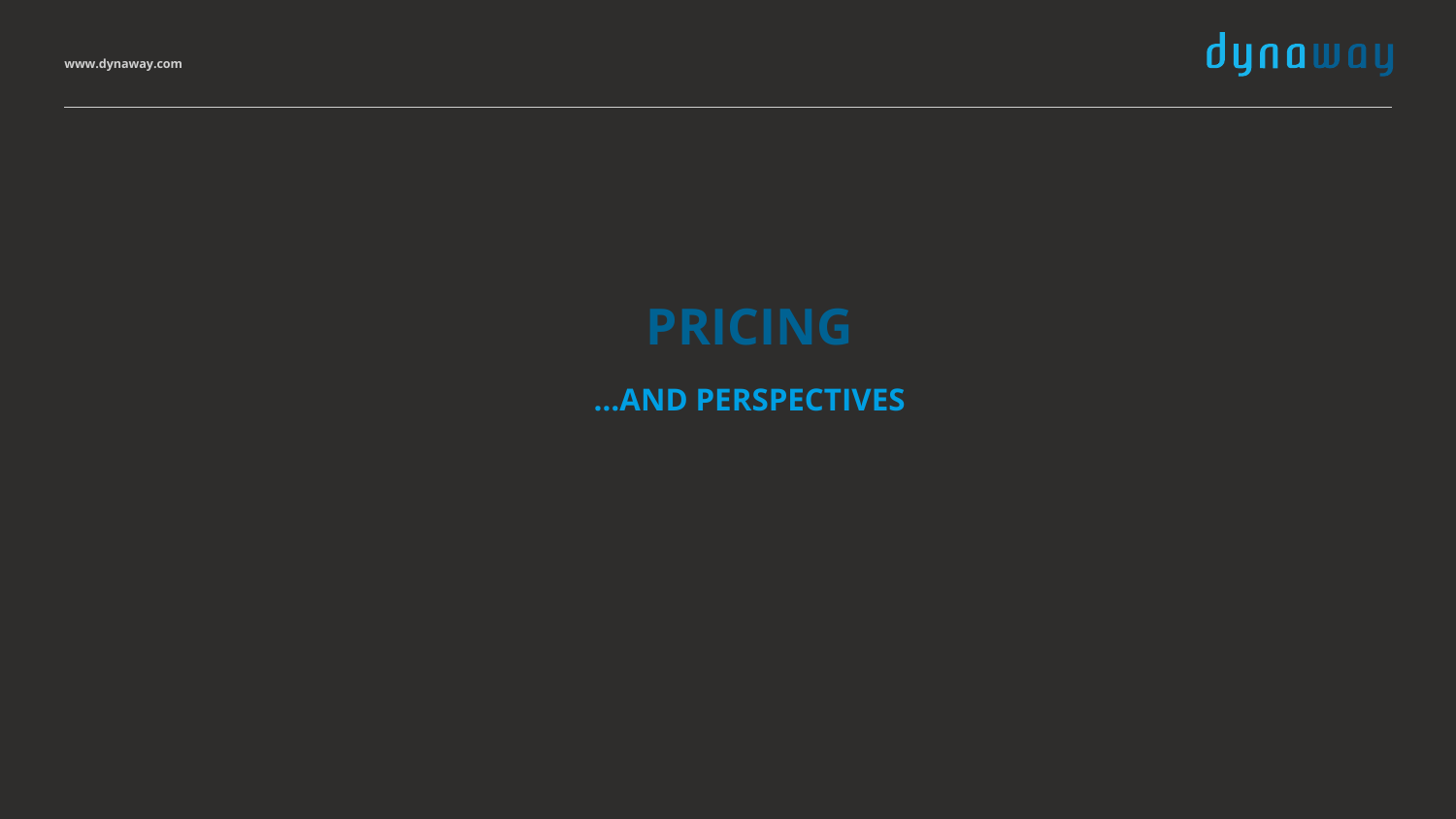**Pricing**

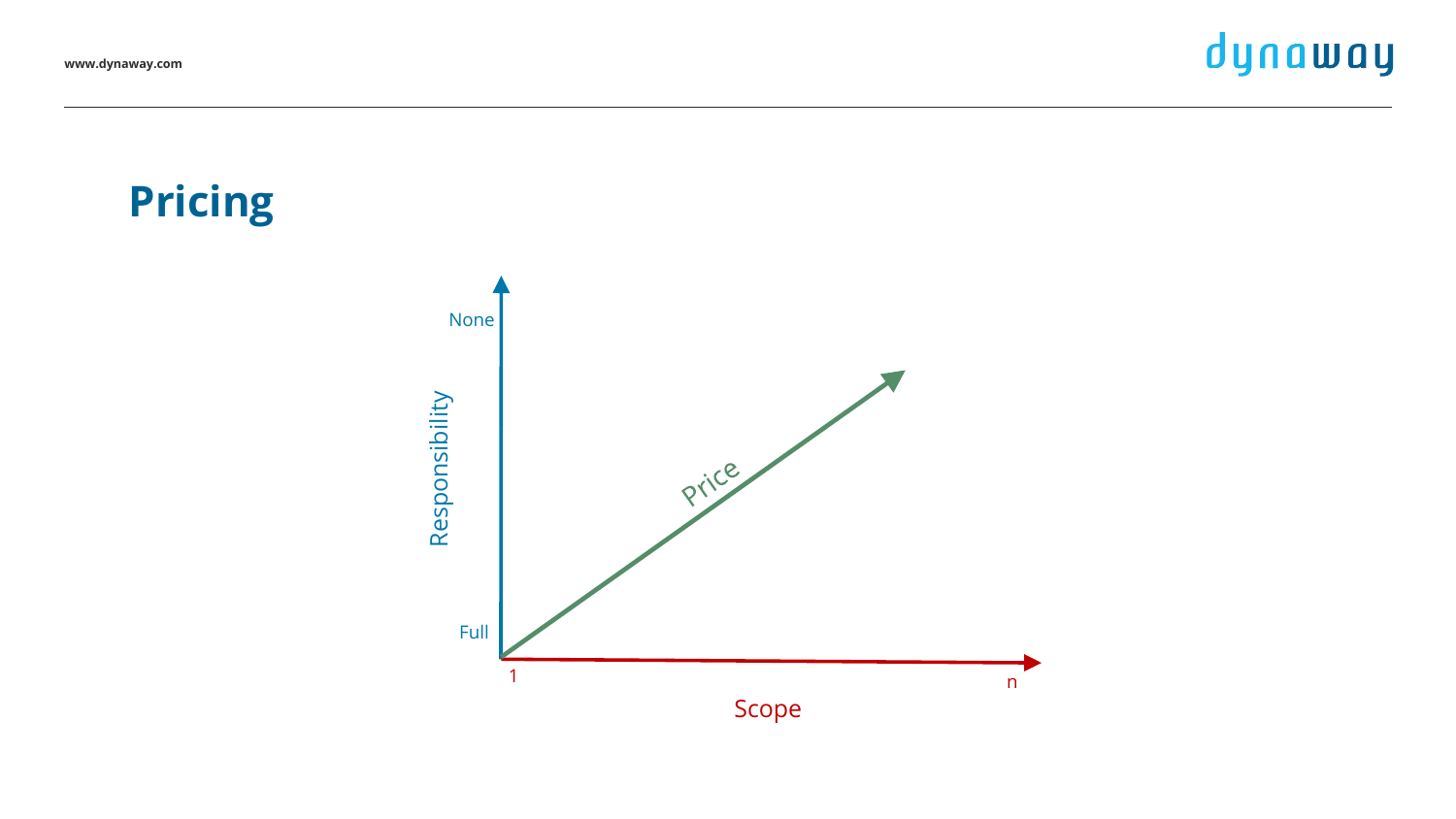# **Pricing**

| <b>Silver</b> | Gold | <b>Platinum</b> |
|---------------|------|-----------------|
| 3%            | 6%   | 12%             |

Fixed yearly fee as a percentage of total existing license value